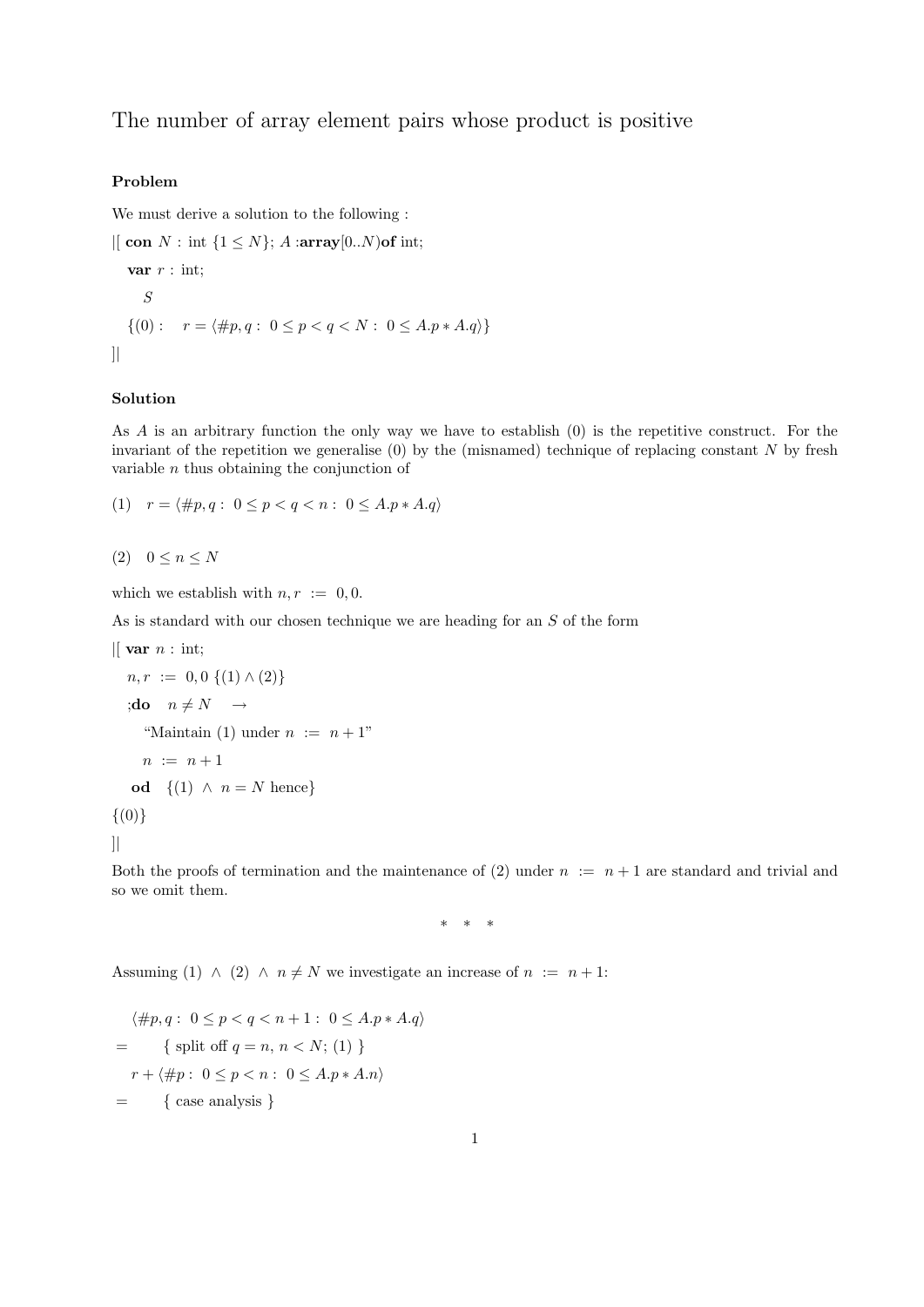$$
\begin{cases}\nr + \langle \#p : 0 \le p < n : 0 \le A.p \rangle, & \text{if } 0 < A.n \\
r + n, & \text{if } 0 = A.n \\
r + \langle \#p : 0 \le p < n : A.p \le 0 \rangle, & \text{if } A.n < 0\n\end{cases}
$$
\n
$$
= \{ (3) \text{ and } (4) \}
$$
\n
$$
\begin{cases}\nr + s, & \text{if } 0 < A.n \\
r + n, & \text{if } 0 = A.n \\
r + t, & \text{if } A.n < 0\n\end{cases}
$$

where (3) and (4) are obtained via the standard step of strengthening the invariant with

$$
(3) \quad s = \langle \#p : 0 \le p < n : 0 \le A.p \rangle
$$

(4) 
$$
t = \langle \#p : 0 \leq p < n : A.p \leq 0 \rangle
$$

which we establish with  $n, s, t := 0, 0, 0$  and so our next version of S is then

$$
| \text{ var } n, s, t : \text{ int;} n, r, s, t := 0, 0, 0, 0 \{ (1) \land (2) \land (3) \land (4) \} \n; do \quad n \neq N \rightarrow \nif \quad 0 < A.n \rightarrow r := r + s \n\quad 0 = A.n \rightarrow r := r + n \n\quad 1 A.n < 0 \rightarrow r := r + t \n\text{fi} \n\quad \{ (n := n + 1). (1) \} \quad \{ ? (n := n + 1). (3) \} \quad \{ ? (n := n + 1). (4) \} \n; n := n + 1 \n\text{od } \{ (1) \land n = N \text{ hence} \} \n\{ (0) \} \n| \qquad \qquad \ast \ast \ast
$$

It remains to address the queried assertions. Assuming (2) ∧ (3) ∧  $n \neq N$  we observe

$$
\langle \#p : 0 \le p < n + 1 : 0 \le A.p \rangle
$$
\n
$$
= \{ \text{split off } p = n, n < N; (3) \}
$$
\n
$$
s + \# (0 \le A.n)
$$
\n
$$
= \{ \text{case analysis } \}
$$
\n
$$
\{ s, \quad \text{if } A.n < 0 \}
$$
\n
$$
s + 1, \quad \text{if } 0 \le A.n
$$

and assuming (2) ∧ (4) ∧  $n \neq N$ 

$$
\langle \#p : \ 0 \le p < n+1 : \ A.p \le 0 \rangle
$$